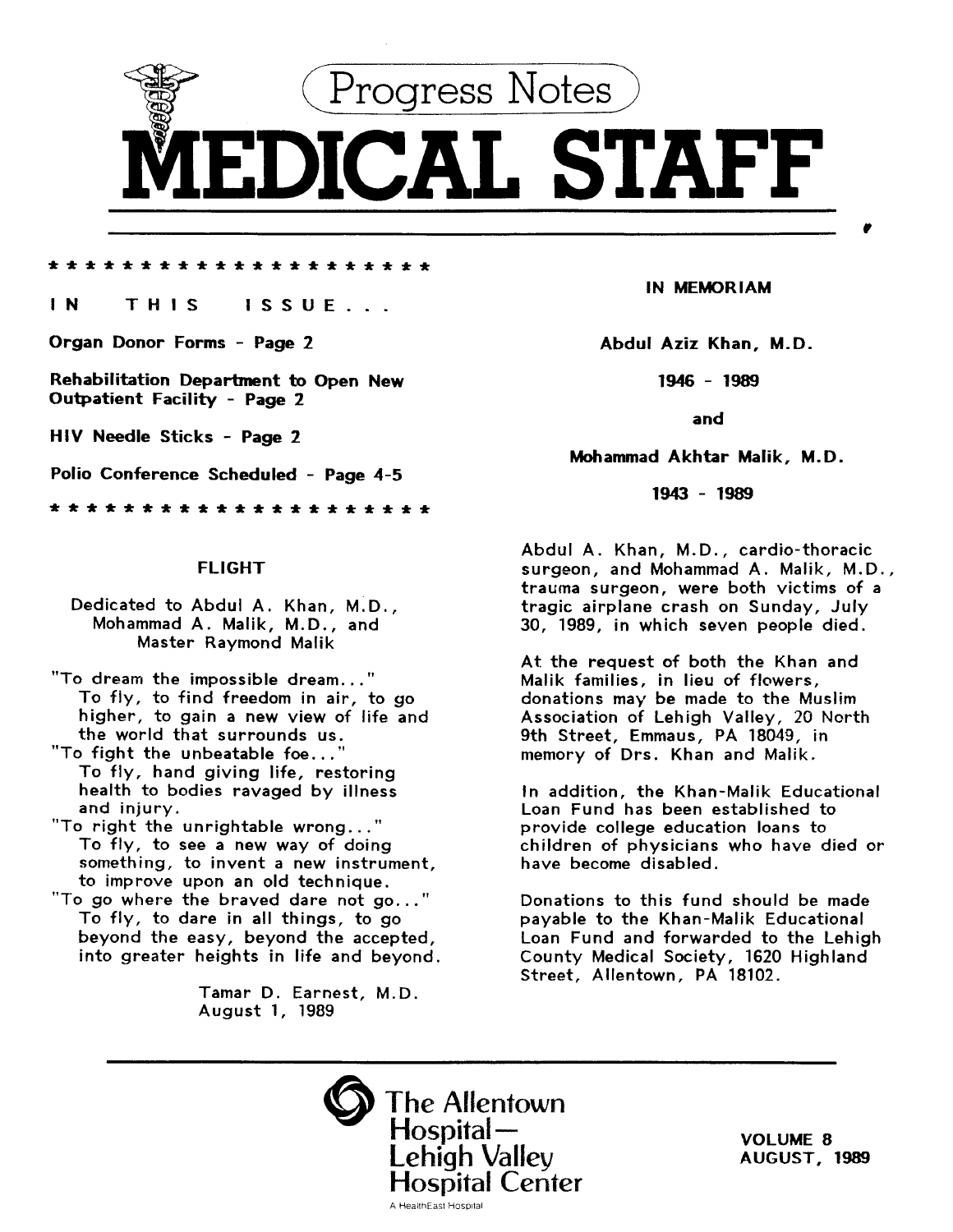### COMPLETION OF ORGAN AND TISSUE DONOR FORMS

Medical Staff members, please note: When a death occurs within the hospital, state regulation requires that an organ and tissue donor form be completed for granting the permission for harvesting or documenting the reason why harvesting will not be performed.

The Medical Records Department continues to see a significant number of charts on which this form has not been completed.

Please remember to complete these forms to meet state requirements.

## HIV NEEDLE STICKS

There have been several cases in which an employee has had a needle stick and the attending physician refused to approach the patient for permission to do an HIV test. Because of this problem, a motion was passed by the Medical Executive Committee at its August 8 meeting which states, "If any employee suffers a needle stick, it be mandatory for the patient's physician to request permission from the patient or their surrogate for HIV testing. The Nurse AIDS Coordinator may be used, and is encouraged to be used, to accomplish this."

This statement will be included in the HIV Antibody Testing policy which is part of the Directive Manual, #6300. 20, in the Laboratory Section.

### COMMITTEE MEMBERSHIP

Members of the Medical Staff are reminded that Medical Staff committee membership is by appointment of the President of the Medical Staff and not by the respective chairman of the committee. All correspondence regarding requests for committee change, appointment, etc., must be directed to the President of the Medical Staff via the Medical Affairs Office.

All active staff members will be required to serve on at least one Medical Staff committee unless they have been excuser' from that duty by the President because of other Medical Staff citizenship activity.

When requesting to be removed from membership of a particular committee due to a justifiable reason or conflict, kindly indicate your preferences and time availability for other committee assignments that will be considered before final action is taken upon your resignation. Again, this action must be taken by the President of the Medical Staff and your committee attendance requirements will reflect that until such time as you are officially removed from a committee.

# NEW OUTPATIENT REHABILITATION FACILITY TO OPEN

The Rehabilitation Department, which includes Physical Therapy, Occupational Therapy, and Speech-Language Pathology, will be opening a new outpatient facility. The new facility, Lehigh Valley Rehabilitation Services, is located at 1251 S. Cedar Crest Blvd., Suite 307, and is scheduled to open on Monday, September 11 .

The opening of Lehigh Valley Rehabilitation Services will enable all three therapies to provide comprehensive and coordinated services in a timely fashion. Hours of operation will be from 8 a.m. to 4:30 p.m., Monday through Friday. Appointments can be scheduled by calling 776-1080.

For more information, contact Callie McClatchy, Director of Speech Therapy, or Bill Tunke, Director of Occupational Therapy, at 776-8480.

### PRIVATE FUNDING OPPORTUNITIES AVAILABLE

In addition to funding opportunities which are available through the Federal government, other avenues to explore when pursuing outside funding include private grant-making foundations and disease specific foundation.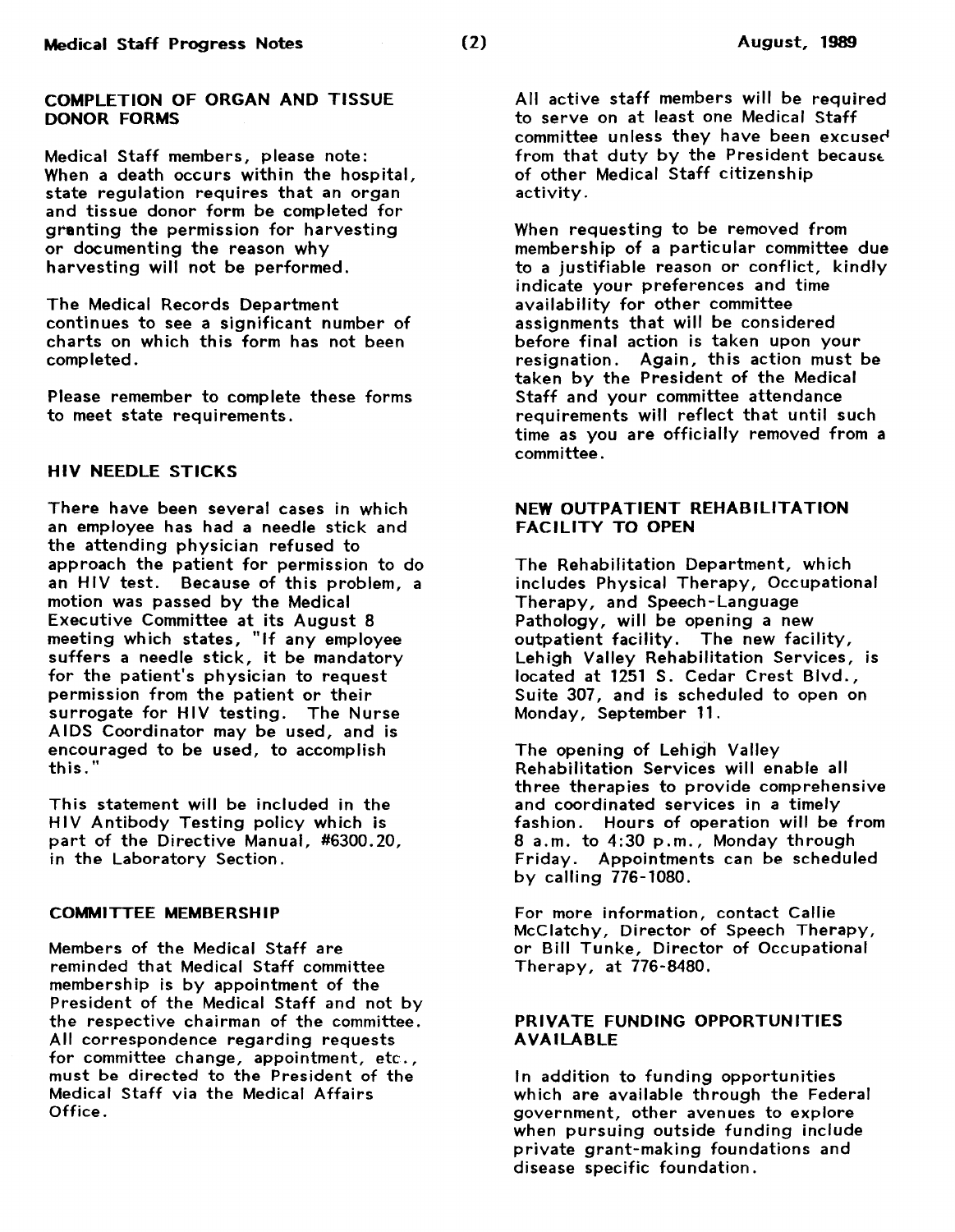A foundation is defined as a nongovernmental, non-profit organization with funds and programs managed by its<br>own trustees or directors. These own trustees or directors. foundations were established to maintain or aid social, educational, charitable or other activities primarily through the awarding of grants.

Private foundations generally have expressed giving interests that are defined by geographic focus, types of organizations funded, population groups served, and areas of support. When submitting a proposal to a prospective funder, careful research is necessary to identify foundations that would be receptive to your request.

The HealthEast Development Office maintains a reference library of current resource books describing national and local foundations highlighting their areas of interest, application procedures, and actual grants. These books are available to all grantseekers and are instrumental when developing a list of potential funding sources. Please call Susan Hoffman, Director of Corporate and Foundation Relations, HealthEast, at 778-9803, if you wish to make use of this information .

Following are a few funding opportunities available from the private and public sector.

Alcohol, Drug Abuse and Mental Health offers grants to support conferences for the purpose of coordinating, exchanging and disseminating information to prevent alcohol and other drug abuse. Amounts from \$5,000 to \$50,000 per conference. Deadline is November 15, 1989.

Lucille P. Markey Charitable Trust offers three to five year research project grants in the areas of molecular biology, development biology, neurobiology, immunology, genetics, virology as well as fundamental biomedical research in nutrition, anesthesiology, and toxicology.

The Prudential Foundation offers grants to promote the development and installation of health-care delivery programs focused on quality and cost containment. Grants are also available to support programs for family health, with emphasis on reducing child abuse and teenage pregnancy, improving the delivery of health care services to disadvantaged children, and providing counseling and guidance for parents.

For more information regarding funding opportunities, contact Meredith Pratt, Grants Specialist in the Research Department, at 776-8289, or Susan Hoffman at 778-9803.

# HOSPITAL "KEY SUPPORTER" OF IMPAIRED PHYSICIAN PROGRAM

At the Medical Executive Committee meeting on August 8, 1989, the Medical Staff approved a contribution of \$3,250, which was matched by the hospital's administration, to support the Impaired Physician Program of the Pennsylvania Medical Society.

The goal of the Impaired Physician Program is to develop a family support program; enhance services for dealing with malpractice litigation stress; initiate a job re-entry service for recovering physicians; and increase awareness of the program among physicians.

This year, the Pennsylvania Medical Society has initiated a "Key Supporter" campaign to recognize those hospitals whose medical staffs make contributions equal to at least \$5 per medical staff member and whose administrations match that contribution

As a Key Supporter, The Allentown Hospital--Lehigh Valley Hospital Center will be recognized in the Impaired Physician and Educational and Scientific Trust 1989 Annual Reports, and will be denoted as a Key Supporter every year a contribution is made thereafter. In addition, all Key Supporters will be kept apprised of activities of the program and new services available.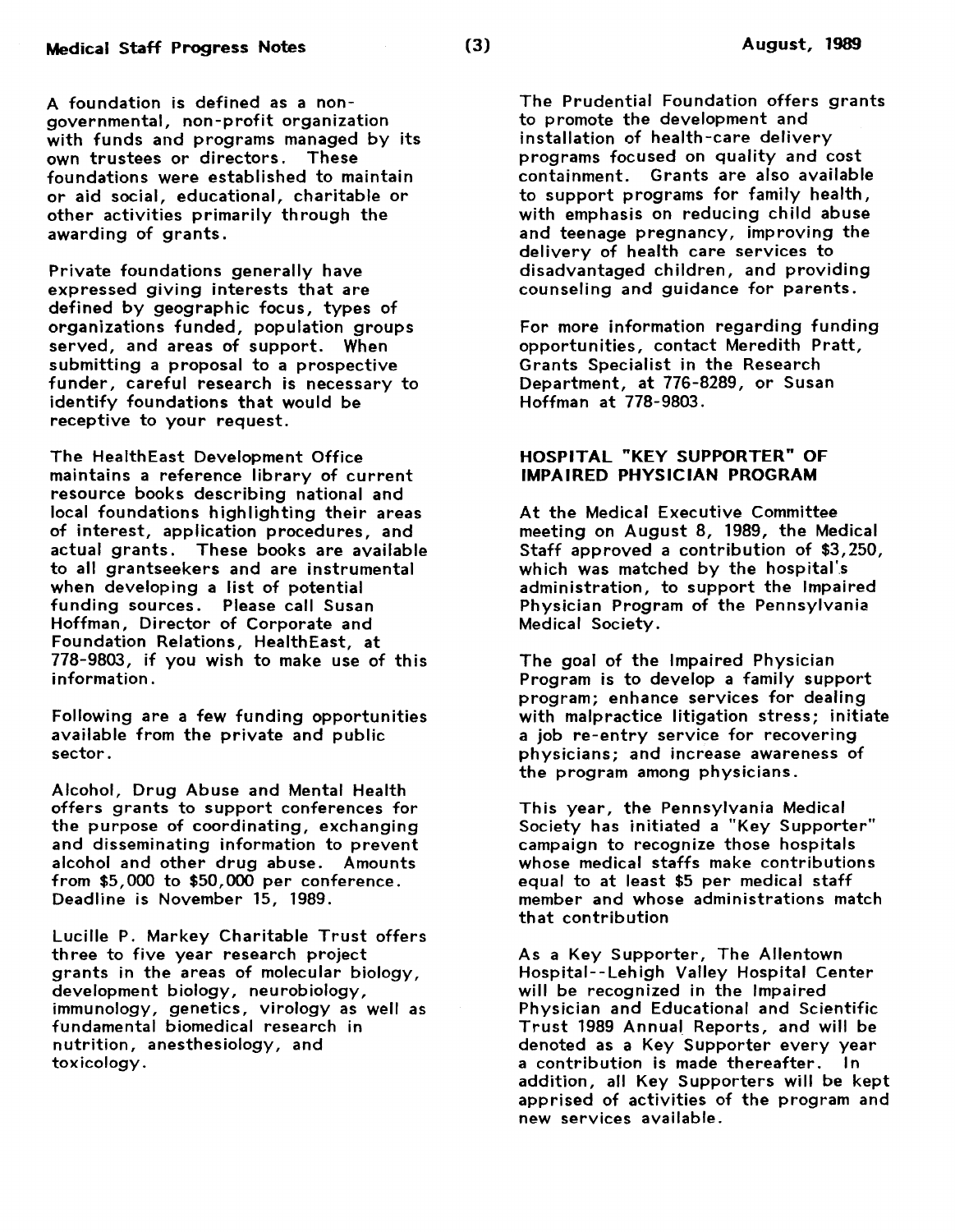### HAHNEMANN UNIVERSITY FACULTY APPOINTMENT

John P. Fitzgibbons, M.D., Chairman of the Department of Medicine, was recently appointed Professor on the faculty of Hahnemann University.

### CONGRATULATIONS!

Edward C. Denny, M.D., pediatrician, was recently notified by the American Board of Pediatrics that he has met the requirements for recertification in general comprehensive pediatrics and in neonatal-perinatal medicine.

James L. McCullough, M.D., vascular surgeon, was recently notified by the American Board of Surgery that he successfully completed the Certifying Examination and is now certified as having Added Qualifications in General Vascular Surgery.

### PUBLICATIONS, PAPERS AND PRESENTATIONS

Howard S. Selden, D.D.S., endodontist, authored an article titled "The Role of a Dental Operating Microscope in Improved Nonsurgical Treatment of 'Calcified' Canals" which was published in the July 1989 issue of Oral Surgery Oral Medicine and Oral Pathology.

David J. Barillo, M.D., plastic surgeon, recently particpated in a three-day "Forum on Communicable Diseases, which was sponsored by the U.S. Fire Administration/Federal Emergency Management Agency.

The forum brought together 21 experts including emergency physicians, fire service executives, legal experts, infection control consultants and authorities from several related federal agencies to address rising concerns about communicable diseases - particularly Human Immunodeficiency Virus and Hepatitis-B -- and their impact on the fire service and other emergency rescue groups.

### UPCOMING CONFERENCES, SEMINARS AND MEETINGS

### General Medical Staff Meeting

The General Medical Staff meeting, previously scheduled for Monday, September 11, has been rescheduled to Monday, September 25, at 6 p.m. , in the Auditorium at the LVHC campus. All members of the Medical Staff are urged to attend.

## Physician Office Practice Forum

The next Physician Office Practice Forum will be held on Thursday, September 21, from 9 to 11 a.m., in Classroom 1 at the LVHC campus. Invitations will be distributed soon.

### Conference on Late Effects of Polio

The Polio Survivors' Group of the Lehigh Valley will hold a Conference on Late Effects of Polio on Wednesday, October 4, from 8 a.m. to 4 p.m., at the Holiday Inn (Lehigh Valley) in Bethlehem.

The conference will provide physicians, therapists, social workers, other health care professionals, individuals with post polio, their families, and others interested in the problem with the latest information concerning symptoms, management and research, as well as develop an awareness of resources locally and nationally.

The morning sessions will be devoted to the medical aspects of the late effects of polio while the afternoon sessions will address copying strategies, networking, and local resources.

The registration fee, which includes lunch and handout materials, is \$50 for physicians, \$25 for other health care professionals, and \$15 for those with polio and their families.

The Lehigh Valley Area Health Education Center designates this continuing medical education activity for 5 credit hours in Category I of the physician's recognition award of the American Medical Association and the Pennsylvania Medical Society membership requirement.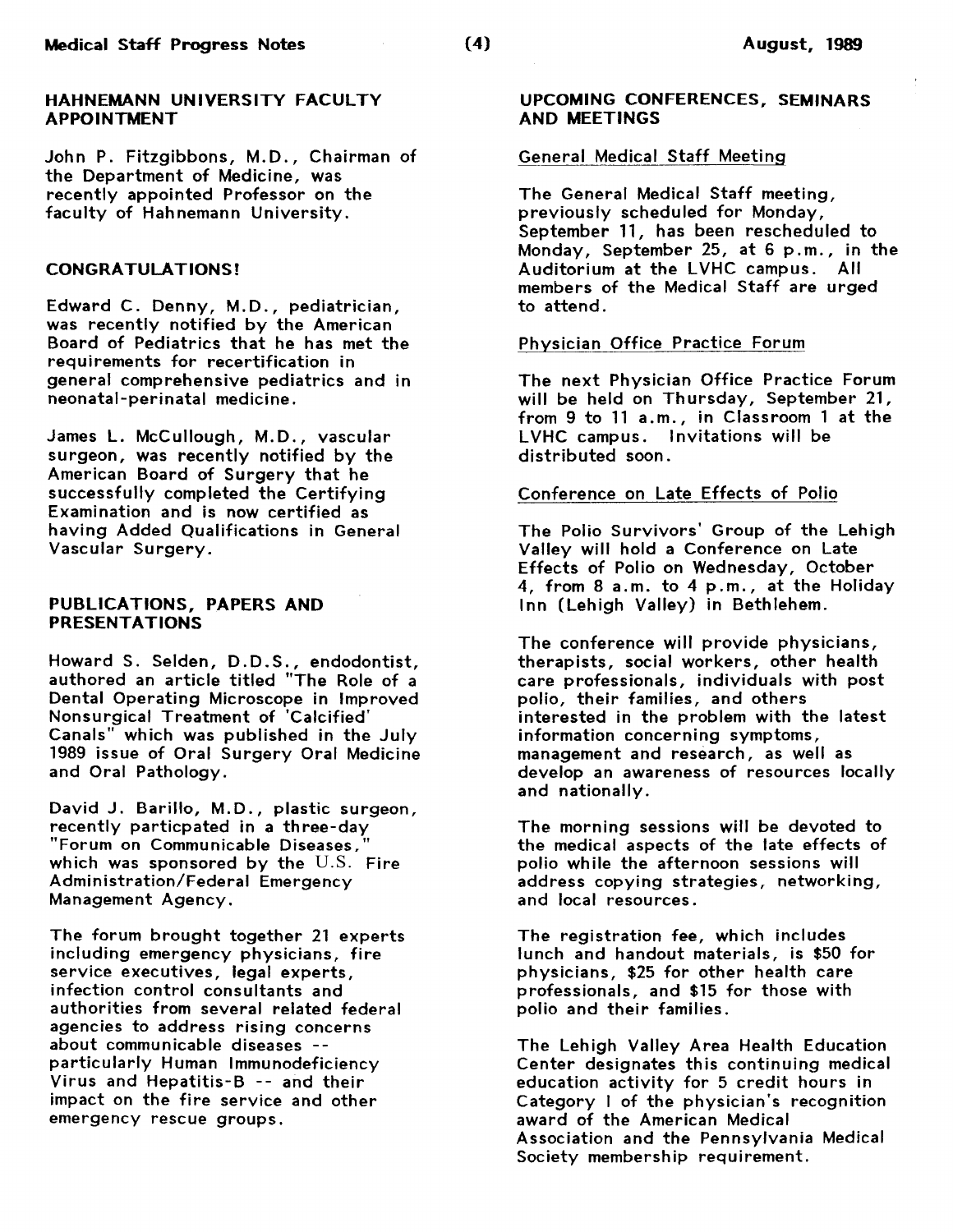For more information, contact Dona Bauman or Barbara Carlson at the Lehigh Valley Easter Seal Society, 366-8092.

# Basic Laser General Surgery Course

The Microsurgery/Laser Laboratory at the LVHC campus will be offering the Laser Course to members of the Medical Staff from September, 1989 to May, 1990. The course will be given once each month. The course fee is \$300.

The Laser Course will consist of three four-hour sessions. All sessions must be attended in order to complete the course, and all sessions must be attended in the same month. The first two sessions will cover laser physics, laser safety, and clinical applications, and will be given in a group. The third session will consist of hands-on training presented in the Microsurgery/Laser Laboratory and limited to two respondents per session.

The course is open to 10 physicians per month and slots are available on a first come, first served basis. For more information, contact David Rice, Director of the Microsurgery/Laser Laboratory, at 776-8977.

## COCAINE ANONYMOUS SUPPORT GROUP

The first meeting of the Cocaine Anonymous Support Group was held on Friday, August 4. Meetings will be held every Friday evening at 7 p.m., in Room 900 of the School of Nursing.

Please share this information with any patient or friend who might benefit from this fellowship.

If you have any questions or concerns, please call Elaine Beschen, Behavioral Health Consultation Service Counselor, at 778-2808 or pager 3665.

## NEW UNIT DIRECTORS NAMED

Jan M. Gertner, M.D., pediatrician, was recently named Unit Director of NICU at The Allentown Hospital campus. In addition, James J. Goodreau, M.D., vascular surgeon, was named Unit Director for GICU-West at the LVHC campus.

## LIBRARY NEWS

#### Suggestions for Book Purchases Requested

Now that the new fiscal year has begun, the Library Committee would appreciate suggestions for book purchases. In order to save time, please send publishers' advertisements to Barbara Jobst, Director of Library Services, at the LVHC campus. Please indicate on the advertisement whether the need is critical or whether the item should be purchased as funding permits.

Funds have also been designated to begin new journal subscriptions. Since journal subscriptions represent an ongoing financial commitment, it is important to submit justification along with the request. In addition, please suggest journal subscriptions within your discipline that should be cancelled because the content has changed and the journal is no longer useful.

If you have any questions, please call Barbara Jobst at 776-8410.

### MEDLINE Update

Access to MEDLINE (the electronic database produced by the National Library of Medicine) through CD-ROM (compact disc with read only memory) has been quite a success since CD-ROM was installed in the Library earlier this spring.

In June alone, over 200 MEDLINE searches were done at both campuses. Of those, over half were done by attending physicians, residents, and medical students.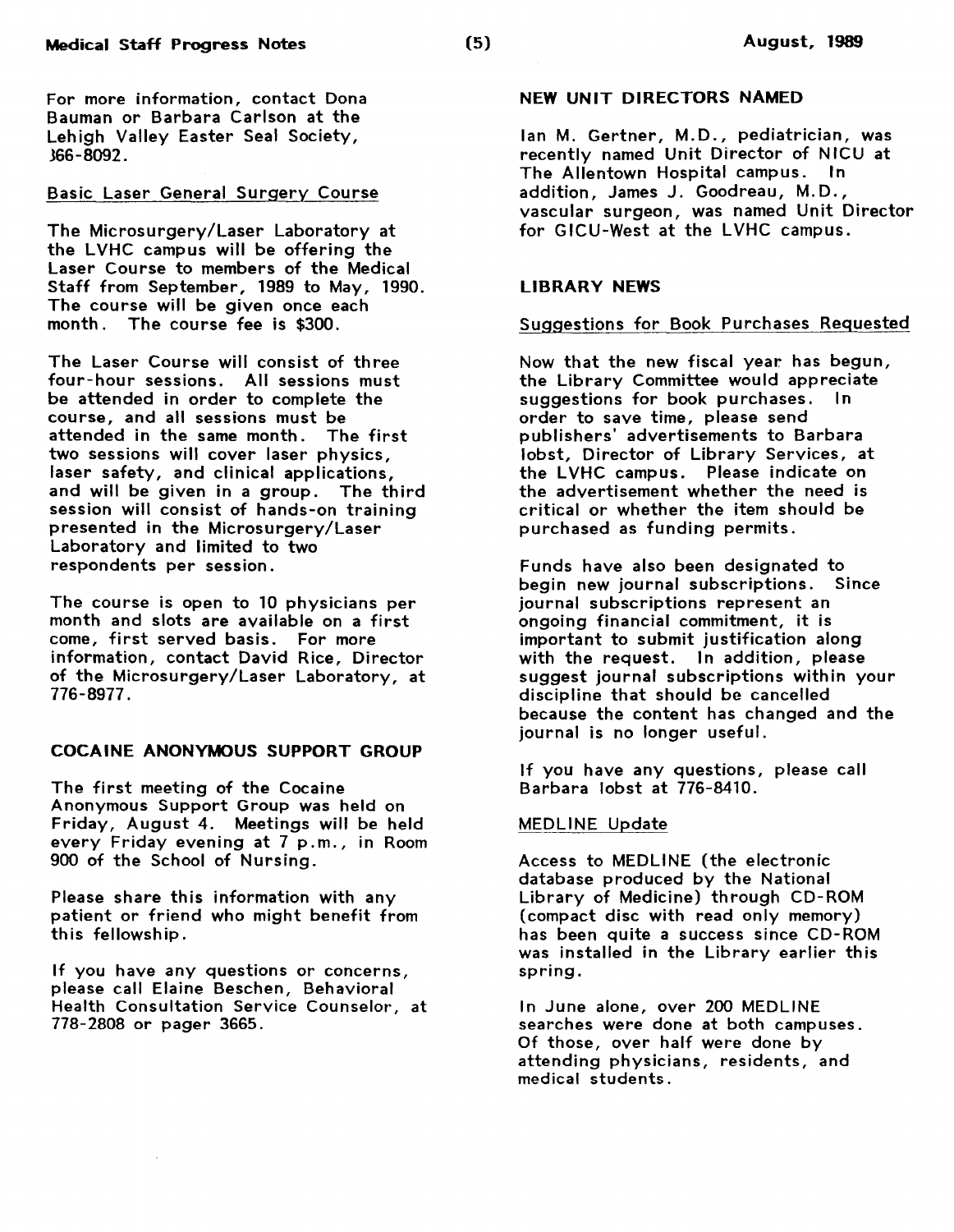To find out more about MEDLINE access through CD-ROM or to schedule an orientation, contact Sherry Giardiniere, Library Computer Coordinator, at 776-8406. Orientations run between 30 minutes to an hour in length and are based on the user's level of expertise.

### WHO'S NEW

The Who's New section of Medical Staff Progress Notes contains an update of new appointments, address changes, newly approved privileges, resignations, etc. This has replaced the monthly "All Concerned" bulletins which notified all hospital departments of these changes. Please remember that each department or unit is responsible for updating its directory, rolodexes, and approved privilege rosters.

#### APPOINTMENTS TO THE STAFF

Eric J. Bodish, M.D. Lehigh Valley Internists, Ltd. 1251 S. Cedar Crest Blvd. Suite 203 Allentown, PA 18103 (215) 435-5830 Department of Medicine Division of Internal Medicine Section of General Internal Medicine Provisional Active Effective 7/27/89

Melchiore L. Buscemi, M.D. Valley Urology Group PC 1251 S. Cedar Crest Blvd. Suite 305-D Allentown, PA 18103 (215) 432-7760 Department of Surgery Division of Urology Provisional Active Effective 7/27/89

J. John Collins, M.D. Joining Ramon Deeb, M.D., PC The Allentown Hospital/ Anesthesiology 17th & Chew Streets<br>Allentown, PA 18102 Allentown, PA (215) 435-5655 Department of Anesthesiology Provisional Active Effective 7/27/89

Luis Constantin, M.D. Cardiology Associates of Lehigh Valley 3340 Hamilton Blvd. Allentown, PA (215) 433-6442 Department of Medicine Division of Internal Medicine Section of Cardiology Provisional Active Effective 7/27/89

Robert H. Dixon, M.D. ABC Pediatrics Allentown Medical Center 401 N. 17th Street, #203 Allentown, PA 18104 (215) 821-8033 Department of Pediatrics Provisional Active Effective 7/27/89

William B. Dupree, M.D. Lehigh Valley Pathology Associates LVHC/Pathology Department 1200 S. Cedar Crest Blvd.<br>Allentown, PA 18105 Allentown, PA (215) 776-8140 Department of Pathology Provisional Active Effective 7/27/89

Erin M. Fly, D.O. Miller and Jenkins PA 24-26 S. 14th Street<br>Ouakertown, PA 18951 Quakertown, PA (215) 538-1111 Department of Medicine Division of Internal Medicine Section of General Internal Medicine Provisional Active Effective 7/27/89

Daniel D. Goldfarb, M.D. 121 N. Cedar Crest Blvd.<br>Allentown, PA 18104 Allentown, PA (215) 432-5202 Department of Psychiatry Provisional Consulting Effective 7/27/89

Marsha A. Gordon, D.D.S. 3440 Lehigh Street, Suite 225 Allentown, PA (215) 967-3860 Department of Dentistry Division of General Dentistry Provisional Active Effective 7/27/89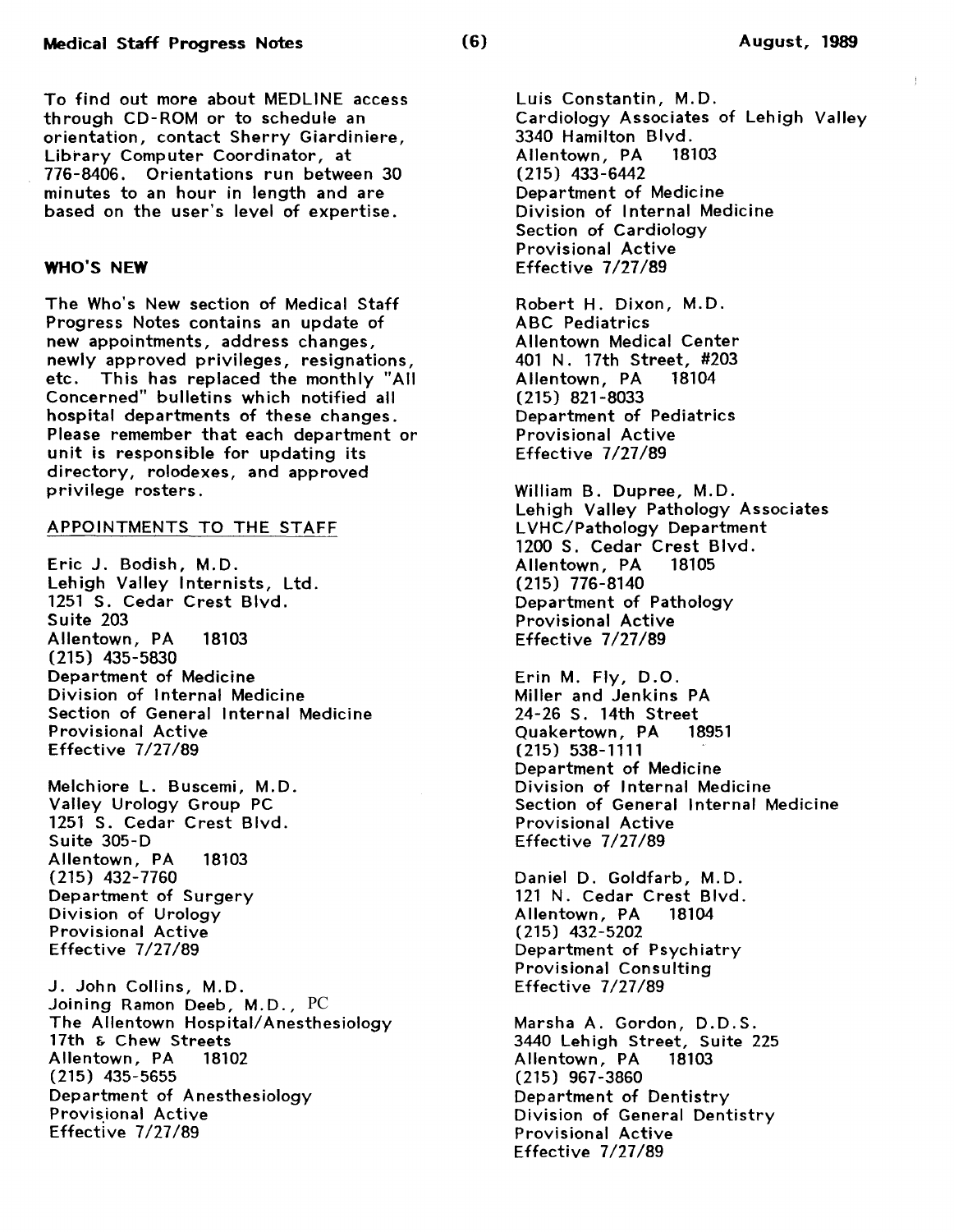Deidre J. Greene, M.D. ABC Pediatrics 401 N. 17th Street, #203<br>Allentown, PA 18104 Allentown, PA (215) 821-8033 Department of Pediatrics Provisional Active Effective 7/27/89

Edward F. Guarino, M.D. Sacred Heart Hospital 421 Chew Street Allentown, PA 18102 (215) 439-1666 Department of Surgery Division of Plastic Surgery Provisional Active Effective 7/27/89

Joseph M. Jacobs, M.D. Lehigh Valley Nephrology Associates 21st Street & Fairview Avenue<br>Easton, PA 18042 Easton, PA (215) 252-6950 Department of Medicine Division of Internal Medicine Section of Nephrology Provisional Active Effective 7/27/89

Scott J. Lipkin, D.P.M. Joining David P. Steed, D.P.M. 401 N. 17th Street, #310 Allentown, PA (215) 770-0110 Department of Surgery Division of Orthopedic Surgery Section of Podiatry Provisional Active Effective 7/27/89

Robert X. Murphy, Jr., M.D. Plastic Surgeons Professional Group, Inc. 1230 S. Cedar Crest Blvd., #204 Allentown, PA 18103 Department of Surgery Division of Plastic Surgery Provisional Active Effective 7/27/89

Russell J. Rentler, M.D. 4 West Main Street<br>Macungie, PA 18062 Macungie, PA (215) 965-8191 Department of Medicine Division of Internal Medicine Section of General Internal Medicine Provisional Active Effective 7/27/89

Shari M. Roth, M.D. Lehigh Valley Ophthalmic Associates 401 N. 17th Street, #107 Allentown, PA (215) 433-0450 Department of Surgery Division of Ophthalmology Provisional Active Effective 7/27/89

Michael D. Schwartz, M.D. Family Pediatricians, Inc. .<br>401 N. 17th Street<br>Allentown. PA 18104 Allentown, PA (215) 435-6352 Department of Pediatrics Provisional Active Effective 7/27/89

Kamalesh T. Shah, M.D. 1210 S. Cedar Crest Blvd. Suite 3700 Allentown, PA 18103 (215) 821-1174 Department of Surgery Division of General Surgery/Trauma Provisional Active Effective 7/27/89

Salvatore C. Ventura, M.D. Nephrology/Hypertension Associates of Lehigh Valley 401 N. 17th Street, #212 Allentown, PA (215) 432-8488 Department of Medicine Division of Internal Medicine Section of Nephrology Provisional Active Effective 7/27/89